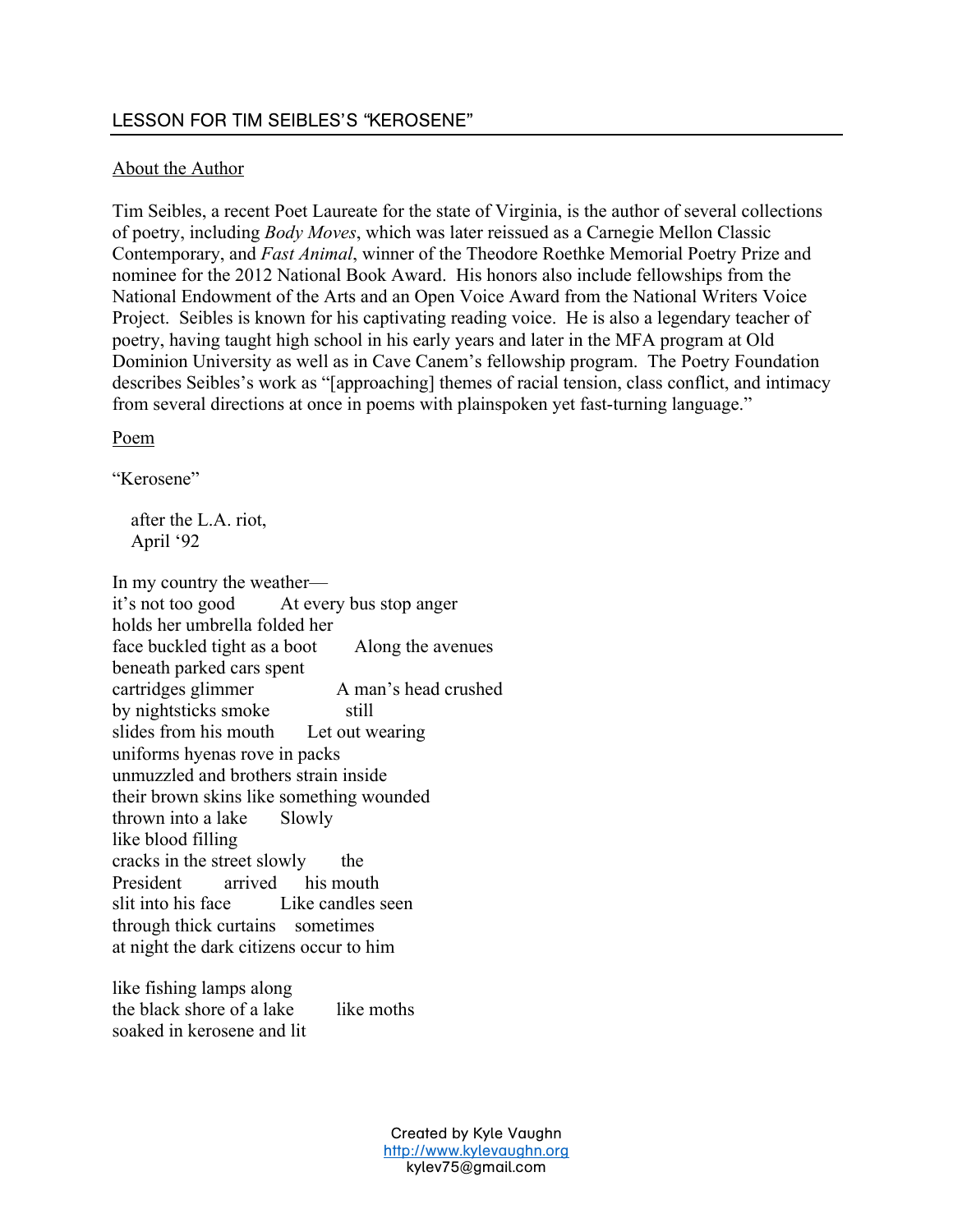# A Word about the Poem

Seibles's "Kerosene" is a poetic master class in context and disruption of that context, thus allowing the poem to feel as disconcerting as racial violence truly is. Seibles establishes a time and a place (the Los Angeles riots of 1992), but writes the poem in a way that stretches to so many other civil rights violations and instances of racial violence in the United States and beyond. Accessible imagery and standard sound techniques give way to unexpected twists and turns that force readers to reread and reconsider. The discussion questions and writing exercise below flow out of these ideas and encourage students to understand the full *experience* of Seibles's "Kerosene."

## **Backgrounds**

History: Rodney King and the Los Angeles Riots

The inscription after the title clearly marks the poem as responding to the riots in Los Angeles in 1992. Those riots arose in response to the acquittal of four white Los Angeles police officers who had been put on trial for beating Rodney King, an African American who had led police on a car chase. A bystander had taped the beating and released the video to the public, sparking national outrage at the violence witnessed on the tape. The acquittal became a symbol for many of the racial divides that still existed in America 30 years after the Civil Rights movement.

For further historical background, read this article and view photos from NPR (https://www.npr.org/2017/04/26/524744989/when-la-erupted-in-anger-a-look-back-at-therodney-king-riots) or view this short video from *Time* (https://time.com/4245175/rodney-king-lariots-anniversary/).

Etymology: The word "riot" likely came from Latin, "rugire," meaning "to roar." In the 1520s in England, the term "run riot" was used in reference to hunting hounds following the wrong scent, an interesting connection considering the symbolism of the hyenas in "Kerosene."

### Discussion Questions

The "spent / cartridges" are the first evidence of violence in the poem. How do you think the description of their "glimmer" complicates the tone?

What political and societal concerns arise when we learn that the "man's head [has been] crushed / by nightsticks"?

What does the description of the hyenas suggest they represent?

What makes the "brothers strain inside / their brown skins"?

What is the speaker's attitude toward the President? How does our understanding of that attitude develop as particular descriptions are added? How do line breaks and spaces impact that development?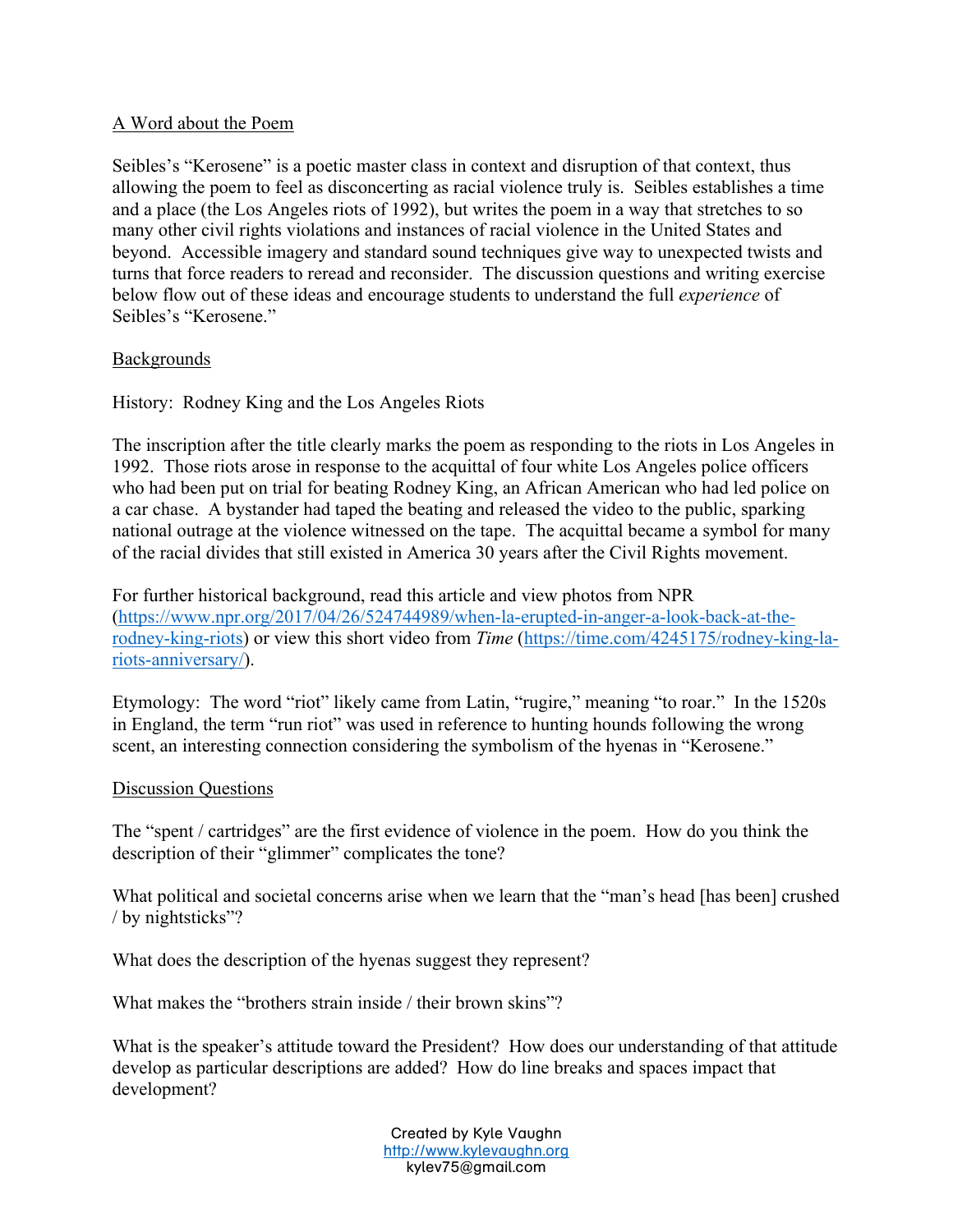What is the emotional impact of the last line?

"Kerosene" can be challenging to read because of its enjambment, lack of punctuation, and the way that portions of phrases are split by spaces. How do you think this might impact the meaning of the poem? How might that disruption influence the reader to experience the poem beyond merely reading it?

The poem is decidedly in response to the riots in Los Angeles in 1992. How might the poem speak to issues of race, social justice, and violence beyond that particular event? Is the poem written in such a way as to make it more timeless?

## Connections

Black Lives Matter: The more recent Black Lives Matter movement also sprang from an acquittal relating to violence against African Americans, specifically the acquittal of George Zimmerman in the shooting death of Trayvon Martin (as well as other high-profile deaths that happened shortly thereafter). However, instead of the deadly riots such as those seen in Los Angeles in 1992, the Black Lives Matter movement spawned mostly peaceful protests, serious debate in the public and political spheres, response from the arts community, and calls for legislative change and more oversight and accountability of police officers. For a quick overview of the Black Lives Matter movement, see this report from NBC News: https://www.youtube.com/watch?v=mI7eHX9u4Q0

Song Connection: The song "Glory" by John Legend and Common, featured in the movie *Selma*, is a hopeful yet realistic portrait of the struggle for equal rights and freedom for African Americans. The song alludes to Civil Rights figures such as Rosa Parks and Rev. Dr. Martin Luther King, Jr. as well as the Black Lives Matter movement. The song is both a celebration of the peaceful power of so many great leaders, yet also a reminder that the struggle for freedom continues. Hear it here: https://www.youtube.com/watch?v=HUZOKvYcx\_o

### Writing Activities

Write a reflection on how violence complicates racial disharmony in the United States.

Write a poem about something chaotic or tumultuous, from anything as simple as a hectic day to something as emotionally complex as a car accident, or perhaps best of all, another instance in world history when human rights abuses were met with direct confrontation. Use Seibles's style of disrupting enjambments, lack of punctuation, and phrases split by spaces to heighten the chaotic nature of your content.

### Other recommended reading / viewing / listening for Tim Seibles:

Books:

*Body Moves*. Carnegie Mellon University Press, 2013. *Buffalo Head Solos*. Cleveland State U Poetry Center, 2004.